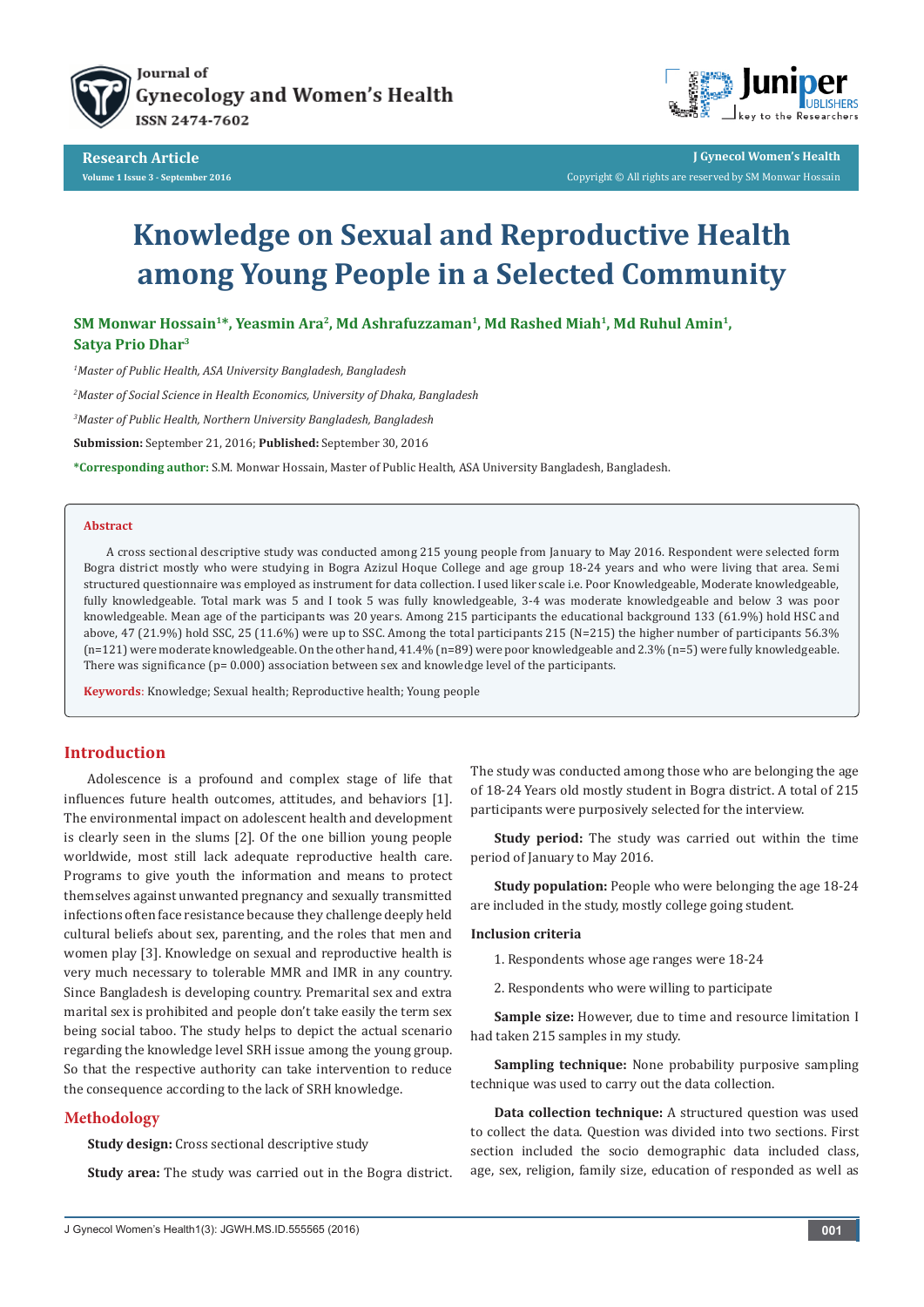guardian of the family who was main earning person included their occupation. The second section included 32 questions regarding the knowledge level on the SRH. A total of 43 question set up for this study. Individual interview was utilized which was directed by researcher and two assistants after explaining the study of this study and obtaining written informed consent. The questionnaire was developed both in Bangla and English. A pilot test was performed within a small group of the probable responded.

**Data analysis:** All statistical analysis was performed using SPSS 16.0 for Windows (SPSS, Inc, Chicago, II,). Frequency distraction was computed for demographic variables.

Ethical consideration:

- Inform decision making consent was taken before the interview
- The interview was carried out separately to each respondent to ensure proper concentration
- Commitment had been given to maintain confidentiality
- Time was taken from the respondent before conducting the interview
- Not any force applied to respondents to participate in this study
- Data were collected using appropriate method
- All interviews were conducted in the local language to ensure accuracy and consistency
- Questionnaires were frequently checked after completing the interview
- The data was noted very carefully and systemically
- The privacy of the respondent was strictly maintained

**Scoring knowledge:** I had taken a total 5 questions to assess the knowledge level of the participants to SRH. I used liker scale i.e. Poor Knowledgeable, Moderate knowledgeable, fully knowledgeable. Total mark was 5 and I took 5 was fully **Table 4:** Association between knowledge on SRH and sex.

knowledgeable, 3-4 was moderate knowledgeable and below 3 was poor knowledgeable.

The question was mentioned below

1. Who is the decision maker for having child?

2. Do you know the legal age of marriage for male and female?

3. Do you know about the consequence of early pregnancy?

4. What do you mean about the recognition of the choice to marry?

5. What is the reproductive age of woman?

#### **Results**

**Table 1:** Distribution of the respondents by sex.

| <b>Sex</b>     | <b>Number</b> | Percentage |
|----------------|---------------|------------|
| Male           | 148           | 68.8       |
| Female         | 64            | 29.8       |
| Others (Hijra) |               | 1.4        |
| Total          | 215           | 100.0      |

**Table 2:** Distribution of the respondents by level of education.

| <b>Class</b>    | <b>Number</b> | Percentage |
|-----------------|---------------|------------|
| Illiterate      |               | 0.9        |
| Primary         | 33            | 15.3       |
| S.S.C           | 47            | 21.9       |
| H.S.C and above | 133           | 61.9       |
| Total           | 215           | 100.0      |

**Table 3:** Distribution of the respondents by level of knowledge on SRH.

| <b>Characteristics</b>    | <b>Number</b> | Percentage |
|---------------------------|---------------|------------|
| Fully knowledgeable       |               | 2.3        |
| Moderate<br>knowledgeable | 121           | 56.3       |
| Poor knowledgeable        | 89            | 41.4       |
| Total                     | 215           | 100        |

| Sex    | Level of knowledge |                        |                     |       |         |  |
|--------|--------------------|------------------------|---------------------|-------|---------|--|
|        | Poor knowledgeable | Moderate knowledgeable | Fully knowledgeable | Total | p-value |  |
| Male   | 53                 |                        |                     | 148   |         |  |
| Female | 34                 | 30                     |                     | 64    |         |  |
| Others |                    |                        |                     |       | 0.001   |  |
| Total  | 89                 | 121                    |                     | 215   |         |  |

 Among 215 participants, 68.8% (n=148) were found male in contrast to other responded of Female and other (hijra) were 29.8% (n=64) and  $1.4\%$  (n=3) respectively (Table 1). Among the total number of participants (n=215) maximum age group was 20 (n=36) where the mean, Std. Dev was 20.05 and 3.041 respectively (Figure 1). Among 215 participants, 61.9% (n=133) were in

HSC and above, in contrast to other respondent's level of S.S.C were 21.9% (n=47), primary level was 15.3% (n=33) and 0.9% were illiterate (n=2) (Table 2). Among the total participants 215 (N=215) the higher number of participants 56.3% (n=121) were moderate knowledgeable. On the other hand, 41.4% (n=89) were poor knowledgeable and 2.3% (n=5) were fully knowledgeable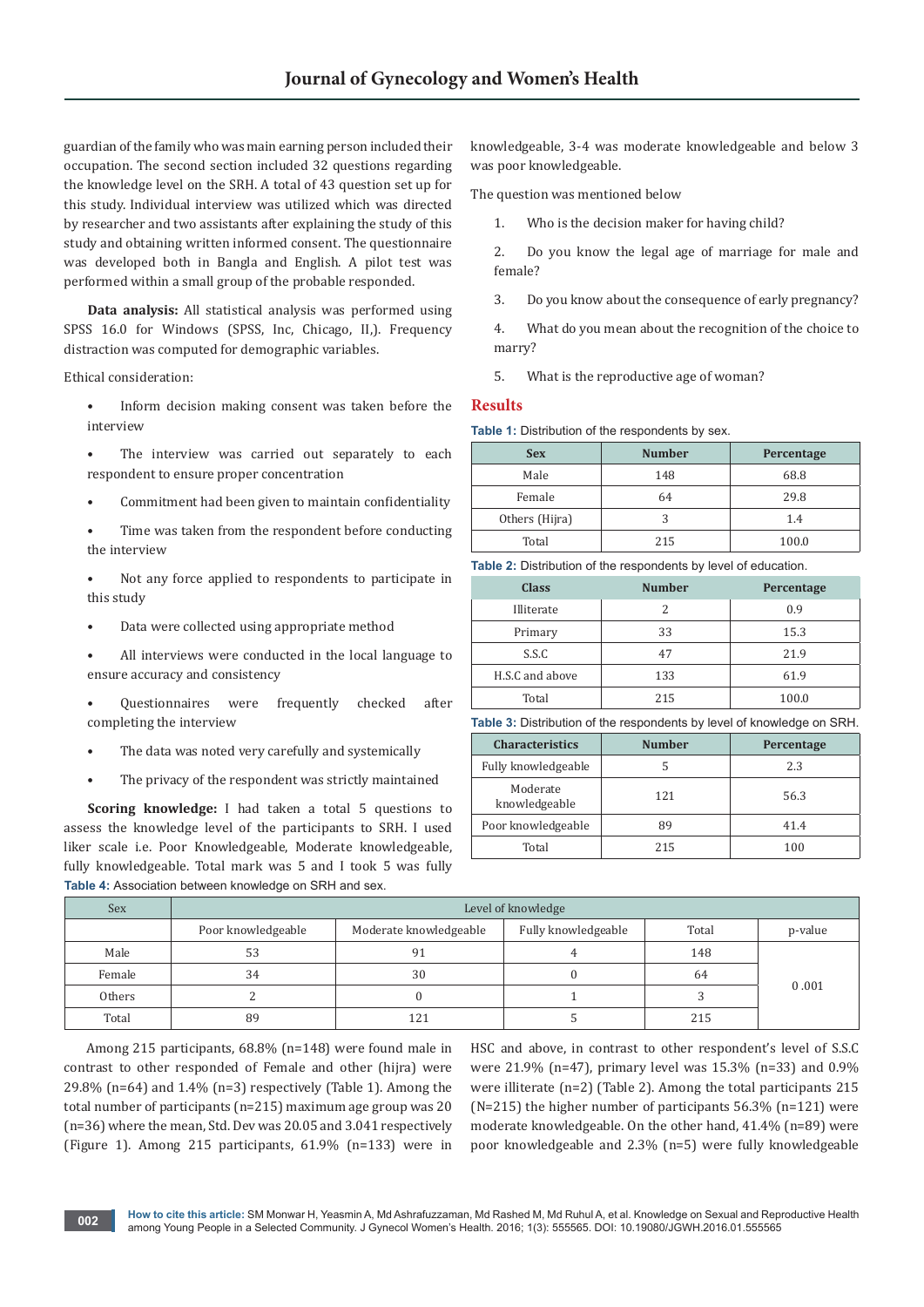(Table 3). Among the all respondents highest number of them was male  $68.83\%$  (n=148) among them 2.70% (n=4) were fully knowledgeable and 61% (n=91 were moderate knowledgeable to SRH. Female respondents were 29.76% (n=64) among them 46.87% were moderate knowledgeable to SRH. There was a positive and significance (p<0.05) association age and knowledge (Table 4).



#### **Discussion**

Majority of the participants 61.9% (n=133) education level were HSC and above. Among the all participants 38.8% had good knowledge on SRH. On the other hand, majority number of participants 54.9% (n=118) didn't have the SRH knowledge. It is not only that youth lack adequate information and suffer from the taboo surrounding SRH issues, but the low social status and the lack of rights of women also seriously hamper them in making decisions to protect themselves from sexual and reproductive health problems and unwanted pregnancies. Violence against women is accepted in all layers of society and rape, acid throwing, harassment, forced prostitution and trafficking are on the rise. Domestic violence remains the biggest threat facing adolescent girls. Reproductive health rights ensure that people are able to have satisfying and safe sex life and that they have the capacity to reproduce with freedom to decide, when and how often to do so. Reproductive health rights also include the access of women to high quality health care services that help in protecting women during pregnancy and childbearing and providing the couples with the best chances of having healthy. In addition, reproductive health rights might be an important indicator for women's health. A study was done to assess knowledge, perception, attitude, and practices of reproductive health rights among the Palestinian women of reproductive age (15-49) and the results of the study revealed that women had positive understanding of their reproductive health rights. Women mentioned the right to have good access to health care during and after the course of pregnancy as their first important right. The majority of women were able to identify the modern contraceptives and most women mentioned that they made the fertility decision together with their husbands which was similar to my study. Women started antenatal care at a relatively early stage of their pregnancy (before 4-month pregnancy), and 78.2 percent of women made six or more antenatal care visits during their entire pregnancy but present study found that most of the respondents made three or four antenatal care visits during their entire pregnancy which was dissimilar to Palestine study. Based on the results of that study, it was recommended to consider these results when planning for any women's health programs and projects. In order to improve health care services based on women's needs and priorities, they also recommended setting new policies and regulations that protect women against violence and organizing public education programs to change women's perception towards intimate partner violence. Empowering women through education and open employment opportunity might help women in making decisions regarding their fertility and taking an active role when they experience any reproductive health rights violation [4]. A study was done to understand the family planning (FP) knowledge and current use of contraception and its predictors among women of the Mru people – the most underprivileged indigenous community in Bangladesh. Only about 40% of respondents had ever heard FP messages or about FP methods – two-fifths of the national figure (99.9%). The current use of contraception was much lower (25.1%) among the Mru people than at the national level (55.8%). Among both modern and traditional methods, the contraceptive pill ranked first. About two-thirds (66.0%) of married women used this method – more than two times than the national figure (28.5%). On the other hand, the prevalence of male methods was comparatively lower than at the national level. Logistic regression models revealed that place of residence, religion, age, school attendance, husband's school attendance, service provided in the community, distance to the service center, and exposure to mass media had significant effects on knowledge of FP and on use of contraception. Education for mothers and vernacular language-based doorstep FP programs with special emphasis on awareness were suggested for the community [5]. A comparative case study was done in Nepal on safe motherhood practice and they showed that more than a half have knowledge about safe motherhood but practice is found lower as compared to the magnitude of known. Antenatal care is found better in comparison about safe motherhood is found some increased now than before. Family planning knowledge is found better as compared to antenatal, safe delivery and postnatal cares among this caste [6]. Sexual and Reproductive rights and health for the women of Asia sometimes appears to be a distant vision. The ICPD, the Millennium Development Goals and the Beijing Declaration notwithstanding, maternal mortality continues to be high in many parts of Asia and patriarchal society structures reinforce women's lack of autonomy and decision making capacities thus putting their lives at risk on a daily basis through deprivation, physical and sexual violence, rape, unsafe abortions, and others. Unsafe abortions still contribute to 13-50 % of the maternal mortality in some of these countries. Only three respondents have actually dealt with abortion related cases. A few respondents said that they have dealt with issues like adultery, extra marital relations etc. but not with abortions. The source of their information on abortion was therefore media or other reports and TV as like my study